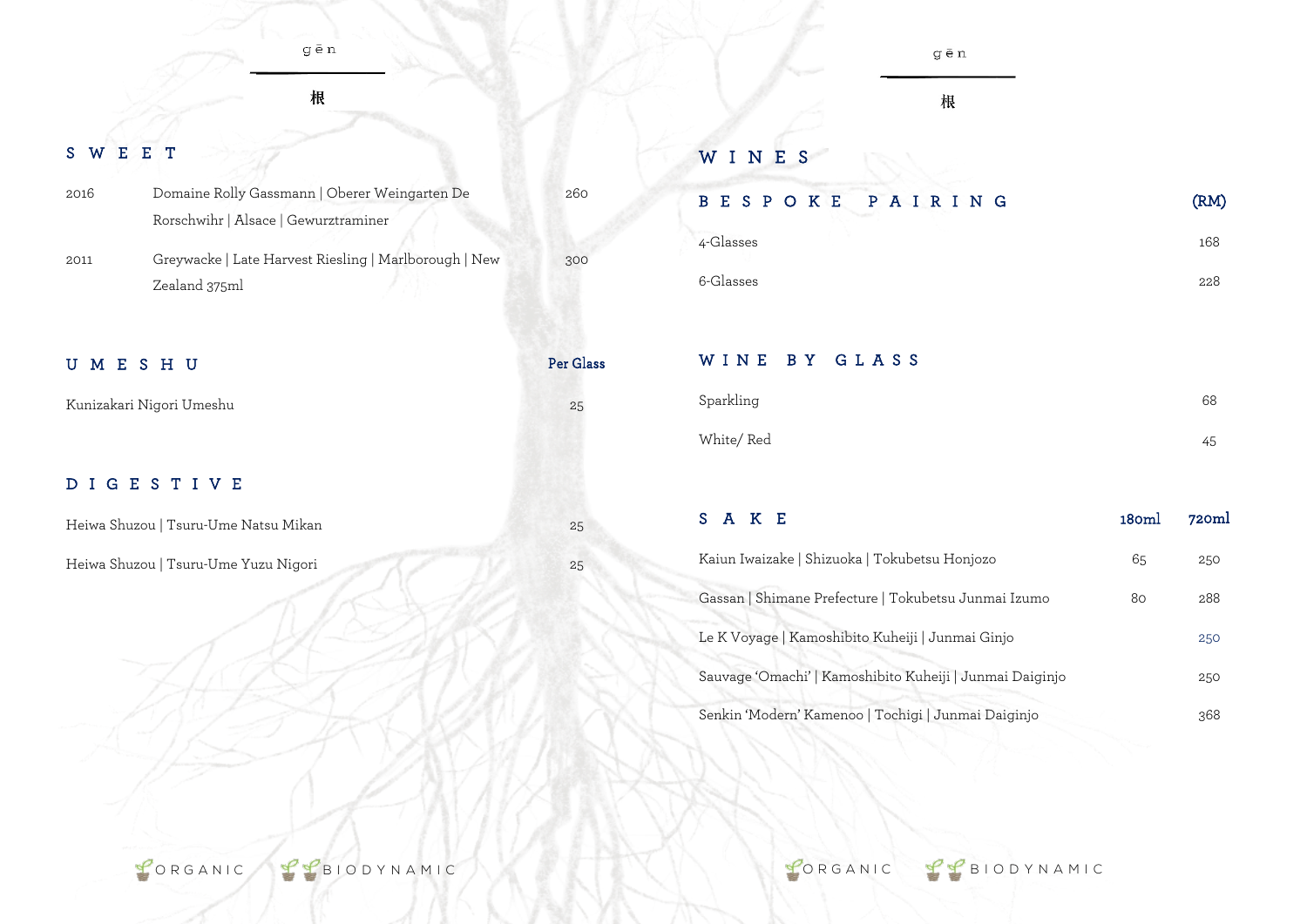### 根 SPARKLIN G

### SPAI N

NV Llopart | Cava Brut Reserva | Barcelona 398

#### FRANC E

| NV.  | Champagne Dhondt Grellet   Extra Brut   Dans un Premier<br>Temps           | 380  |
|------|----------------------------------------------------------------------------|------|
| NV   | Champagne Vve Juliette Robert "根"   Blanc de Blanc                         | 380  |
| NV.  | Champagne Drappier Carte d'Or Brut                                         | 400  |
| NV.  | Champagne Pierre Moncuit   Delos   Grand Cru Blanc de<br>Blancs            | 420  |
| NV.  | Champagne Charles Dufour Bulles de Comptoir #9<br>Tradition                | 628  |
| NV.  | Champagne Pol Roger Brut "Réserve"                                         | 650  |
| NV   | Champagne Frédéric Savart L'Ouverture   Premier Cru Brut<br>Blanc de Noirs | 650  |
| 2009 | Champagne Louis Roederer   Cristal Rose                                    | 3288 |

#### gēn

#### 根 I T A L Y

| 2015 | II Pumo   I.G.P. Salento   Puglia   Primitivo               | 208 |
|------|-------------------------------------------------------------|-----|
| 2017 | Marchesi Antinori   Peppoli Chianti Classico   Sangiovese   | 240 |
| 2013 | Zenato   Valpolicelia Superiore   Veneto   Corvina Veronese | 368 |
| 2016 | Castiglion del Bosco   Rosso di Montalcino   Merlot         | 450 |
| 2013 | La Magia   Brunello di Montalcino   Sangiovese              | 488 |
| 2014 | Pio Cesare   Barolo   Piemonte   Nebbiolo                   | 688 |

#### GEORGIA

| 2019 | Pheasant's Tears   Kakheti   Saperavi |  |  |  |
|------|---------------------------------------|--|--|--|
|------|---------------------------------------|--|--|--|

#### SPAI N

| 2017 | Medrano Irazu   Amador Medrano Terra Finca El Encinal                                     | 198 |
|------|-------------------------------------------------------------------------------------------|-----|
|      | Rioja   Tempranillo                                                                       |     |
| 2015 | Palacios Remondo   La Montesa   Rioja   Grenache                                          | 368 |
| 2017 | Bodegar Bhilar   Sierra de Salamanca  <br>"Phinca Encanto" Rufete   Navarra   Tempranillo | 398 |
| 2010 | Bodegas Roda   Roda   Rioja   Tempranillo                                                 | 680 |

CORGANIC CHEDIODYNAMIC CORGANIC CHEDIODYNAMIC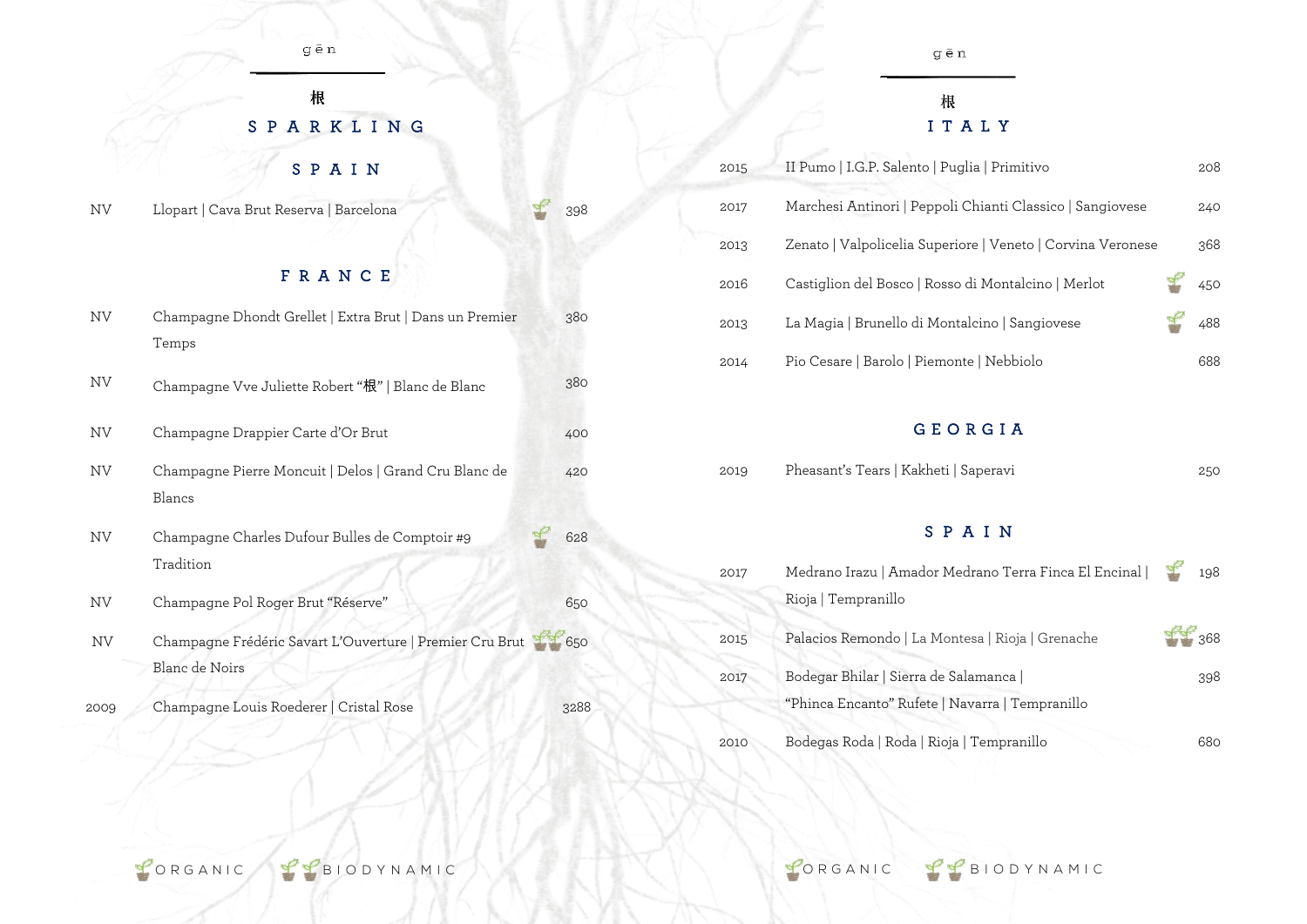### 根 R E D FRANC E

| 2019 | Domaine de Majas   Syrah Ravin des Sieurs   Côtes<br>Catalanes   Syrah         | 220 |  |
|------|--------------------------------------------------------------------------------|-----|--|
| 2020 | Domaine Mosse   Bangarang   Loire Valley   Pineau D'Aunis                      |     |  |
| 2017 | Big Red Beast   Languedoc   Alicante Bouschet                                  |     |  |
| 2018 | Regismont   Clomanet   Coteaux d'Ensérune   Merlot-<br>Cabernet                | 260 |  |
| 2012 | Château Les Gravières   Saint Emilion Grand Cru   Merlot                       | 268 |  |
| 2016 | F. Thienpont   Lalande-de-Pomerol   Cabernet Franc                             | 268 |  |
| 2020 | Jean-Claude Lapalu   Vielles Vignes Brouilly   Gamay                           | 280 |  |
| 2011 | Yves Cuilleron   Les Vignes d'à Côté   Côte-Rôtie   Syrah                      | 288 |  |
| 2019 | Domaine Arnaud Lambert   Terres Rouges   Saumur-<br>Champigny   Cabernet Franc | 320 |  |
| 2017 | Domaine D'Ouréa   Vacqueyras   Rhone Valley   Grenache                         | 328 |  |
| 2016 | F. Thienpont   Saint-Émilion Grand Cru   Cabernet Franc                        | 380 |  |
| 2016 | Château Combel La Serre   Cuvée Château   Cahors  <br>Malbec                   | 388 |  |
| 2016 | Château Rozier   Saint-Émilion Grand Cru   Cabernet Franc                      | 498 |  |
| 2007 | Clos du Mont-Olivet   Châteauneuf-du-Pape   Rhone Valley  <br>Grenache         |     |  |
| 2019 | Domaine Hubert Lignier   Bourgogne   Plant Gilbert - Pinot<br>Noir             | 588 |  |

gēn

# 根<br>W H I T E

### FRANC E

| 2020 | La Sœur Cadette   'Melon' Vin de France   Melon de<br>Bourgogne                         |     |  |
|------|-----------------------------------------------------------------------------------------|-----|--|
| 2020 | Langlois-Chateau   Chateau de Fontaine-Audon   Sancerre  <br>Sauvignon Blanc            | 280 |  |
| 2017 | Domaine Robert-Denogent   La Croix Vielles Vignes  <br>Pouilly-Fuissé   Chardonnay      | 280 |  |
| 2019 | Domaine Arnaud Lambert   Saumur 'Clos de Midi'   Loire<br>Valley   Chenin Blanc         | 320 |  |
| 2018 | Domaine George Vernay   La Pied de Samson   Collines<br>Rhodaniennes   Viognier         | 380 |  |
| 2019 | Arnaud Baillot   Le Limozin Blanc   Meursault   Chardonnay                              | 480 |  |
| 2019 | Domaine Paul Pillot   Saint-Aubin 1er Cru Les Charmois  <br>Cotê de Beaune   Chardonnay | 598 |  |
|      | ITALY                                                                                   |     |  |
| 2019 | Marchesi Antinori l Bramito della Sala   Umbria  <br>Chardonnay                         | 250 |  |
|      | GERMANY                                                                                 |     |  |
| 2020 | Weingut Max Ferd. Ritcher   Mülheimer Sonnenlay  <br>"Zeppelin"   Mosel   Riesling      | 198 |  |
| 2020 | Weingut Gunderloch   Fritz Hasselbach   Rheinnessen  <br>Fritz's Riesling               | 208 |  |

CORGANIC CHE BIODYNAMIC CORGANIC CHE BIODYNAMIC